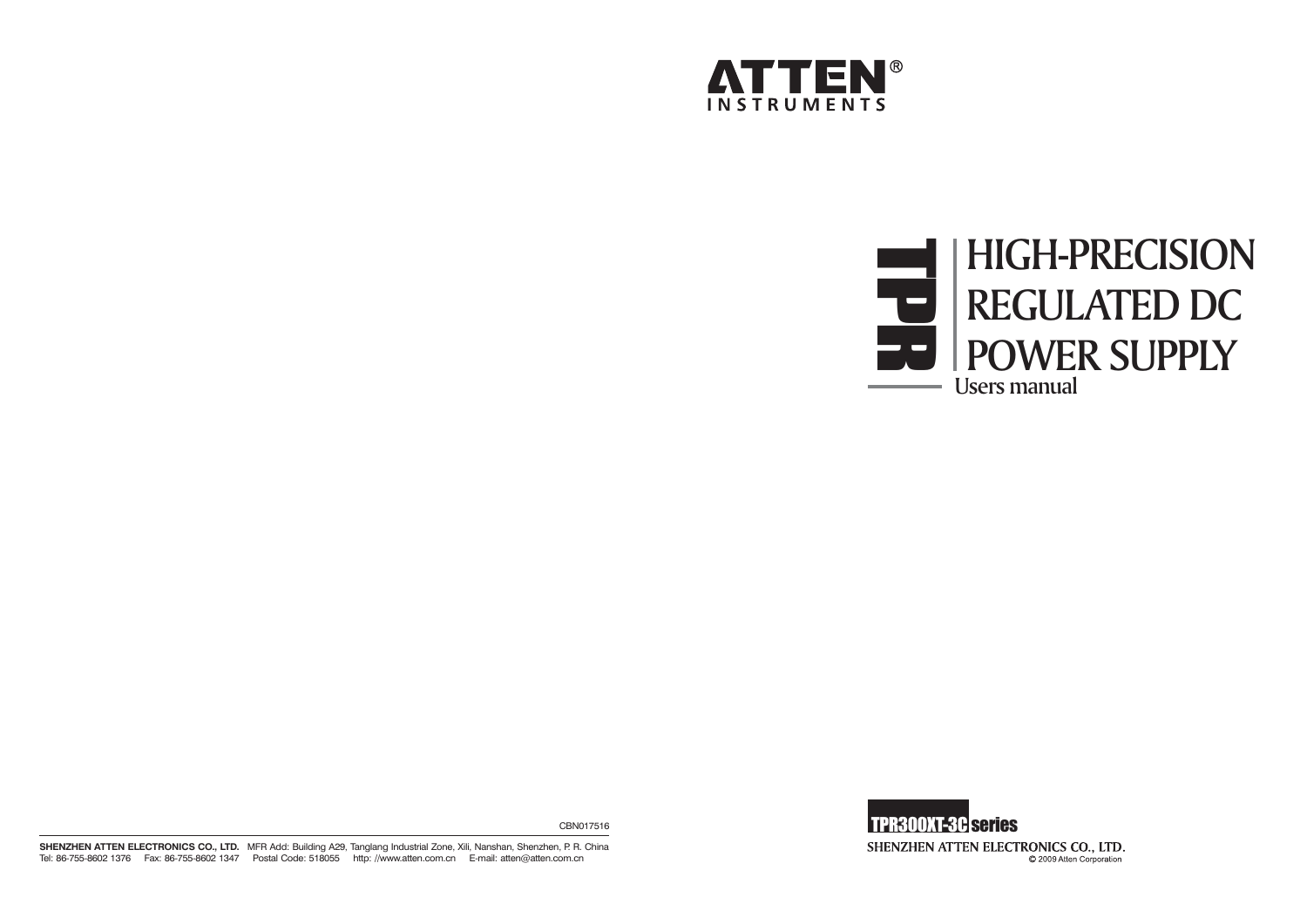Thanks for using our products, please read this manual thoroughly before operation .

#### **Overview**

MODEL: TPR3003T-3C/TPR3005T-3C regulated DC power supply is a high reliability, including both stable voltage and stable current function,Restricted current lower voltage, short circuit protection, thermal protection etc.The power supply is suitable for the laboratory, electronics, communications equipment maintenance, Product line, scientific research and teaching units. If power working long hours running state, overheating will shut off the output, when machine temperature returned to normal, output power restore default state. The machine has perfect protection function, can protect user equipment are not consumed.

#### **1 Specification**

Rated working conditions and external dimension:

- Input AC voltage : AC  $220V + 5\%$  Frequency 50Hz  $\bullet$ (If according to the requirement can be designed in  $110V \pm 5\%$  60Hz)
- The working conditions  $\bullet$ Temperature rang  $: 0^{\circ}$ C -40 $^{\circ}$ C Relative humidity less than 80%
- Storage conditions:
- Temperature rang :  $-20^{\circ}\text{C} 80^{\circ}\text{C}$ Relative humidity less than 80%
- Shape dimension:  $(L) 370 \times (W) 250 \times (H) 160$  mm Accessories: users manual, 1pc power cable, 1pc

#### **2 Technical specification**

- (1) I, II road independent pattern
- Output voltage from  $\theta$  to 30V between nominal continuous adjustable
- Output current from 0 to nominal value between continuous adjustable
- Power regulation: CV less than  $0.01\% + 1mV$ CC less than  $0.2\% + 1mA$
- $\bullet$ Load regulation CV less than 0.01%+5mV ( $I_{load} \leq 3A$ ) CC less than 0.2%+5mA ( $I_{load} \leq 3A$ ) CV less than  $0.01\% + 7mV$  (I<sub>toad</sub> > 3A) CC less than  $0.2\% + 10mA$  (I<sub>toad</sub> > 3A  $_{\text{load}}$  211) CC 1033 than 0.270 TOMIT Cl<sub>load</sub>
- $\bullet$ Ripple and noise:  $CV \le 0.5mV<sub>RMS</sub>$  (I<sub>load</sub>  $\le 3A$ )  $CC \le 3mA<sub>RMS</sub>$  (I<sub>load</sub>  $\le 3A$ ) 5Hz-1MHz)  $CV \le 1 mV_{\text{PMS}}$  ( $I_{\text{load}} > 3A$ )  $CC \le 5 mA_{\text{PMS}}$  ( $I_{\text{load}} > 3A$ RMS  $\mathcal{L}_{\text{load}}$   $\mathcal{L}_{\text{max}}$   $\mathcal{L}_{\text{max}}$   $\mathcal{L}_{\text{load}}$
- Voltage accuracy:  $\pm 0.5\%$ rdg+2byte
- Current accuracy:  $\pm 0.5\%$ rdg+2byte
- Display resolution:  $\pm 0.5\%$ rdg+2byte
- 2 Specification of III road output
- Rated output:  $2.5V/3.3V/5V \pm 0.1$  3A
- Power regulation: less than  $1mV$
- $\bullet$ Load regulation: less than  $10mV$
- $\bullet$ Ripple and noise:  $(5Hz-1MHz) \leq 1mV_{RMS}$

#### **3Tracking characteristics**

- (1) Series specifications
- Power regulation: less than  $1mV$  $\bullet$
- Load regulation: less than  $30mV$
- $\bullet$ Ripple and noise:  $(5Hz-1MHz) \leq 1mV_{RMS}$
- 2) ( Parallel characteristics
- Power regulation: less than  $1mV$  $\bullet$
- Load regulation: less than  $20mV$  $\bullet$
- $\bullet$ Ripple and noise:  $(5Hz-1MHz)$  CV lessthan 0.5m V<sub>RMS.</sub>  $(1\leq6A)$ CV less than  $1mV_{RMS}$  (I > 6A

### **4 Safety requirements**

- High voltage test: Leakage current  $I \le 1$  mA (Test conditions: 1700VAC/2s) From the input power to the ground , Input high AC voltage  $: 1700V$ , Time: 2 seconds)
- $\bullet$ Insulation resistance: Insulation resistance more than  $100M\Omega$ (Test conditions:  $500Vdc/5s$  From the input power to the ground, Input high DC voltage : 500Vdc , Time: 5 seconds)

# **Instructions**

### **Note1**

 $(1)$  AC input

AC input should be  $220V \pm 5\%$ . 50Hz (If you are in the box  $110V \pm 5\%$  60Hz behind can indicate)

2 Scattered heat

Do not exceed 40 degrees Celsius temperature environment in the local use,fan in the posterior instrumentation, should have enough space, so scattered heat.

- 3 Output voltage overshoot When switching power supply device, the output voltage is not more than prese<sup>t</sup> value.
- 4 Overheating protection

This series of power is the perfect overheating protection function, can work under state protection power will not lead to internal components overheating and burned power and user equipment. If power transformer, internal temperature overheating will automatically cut off the input voltage, When the internal temperature of power to the normal range, power will restore default working state.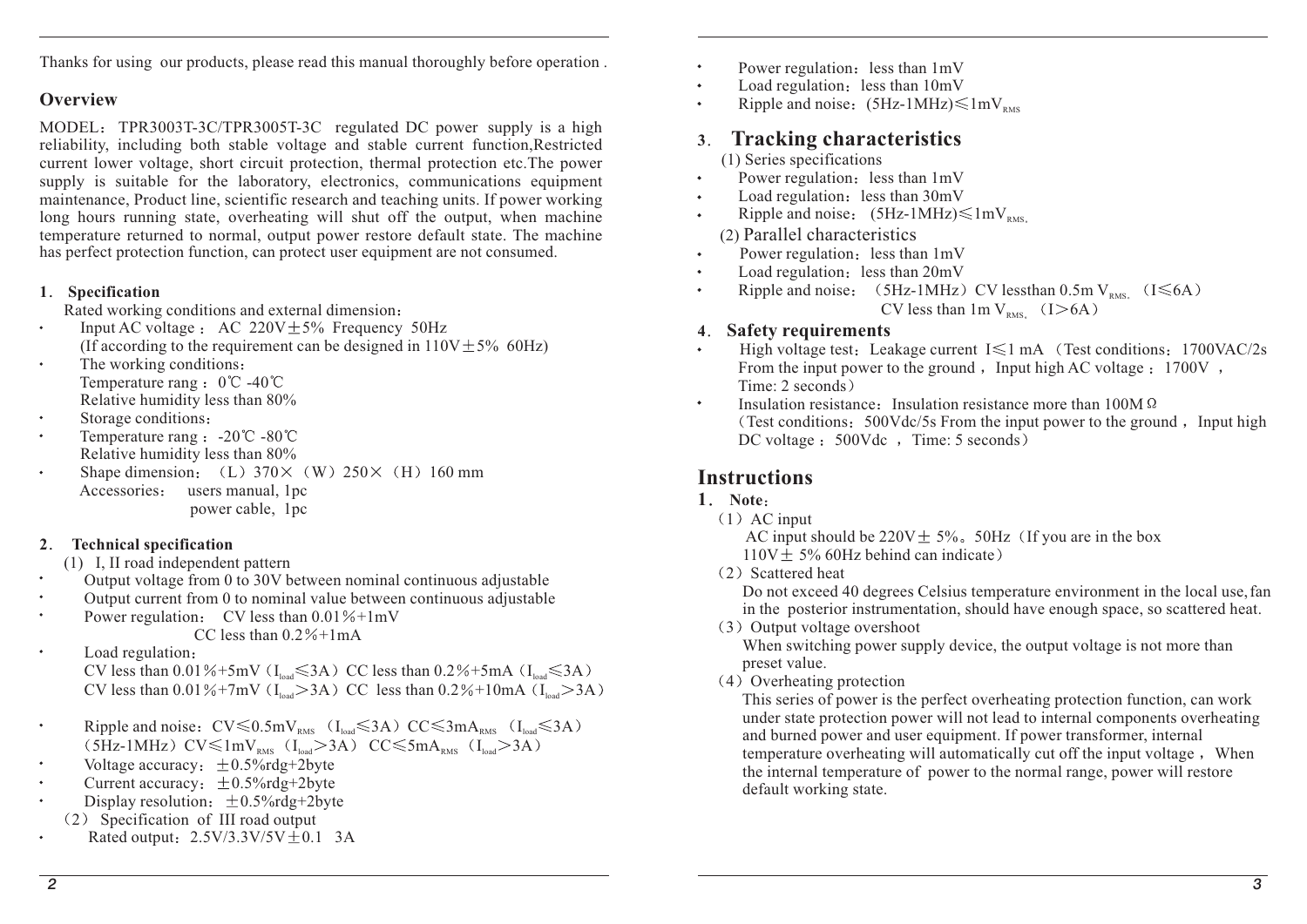# 5 Intelligent fan control

When the machine is the main power devices to 45  $\degree$ C, temperature automatic operation, when the machine fan in the main power components below 45  $\degree$ C. temperature automatic fan to <sup>a</sup> halt.

#### **2 limiting Current Settings**

limiting Current set operation method are as follows

- The decision to power instrument maximum safety.
- $\bullet$  Rotating voltage control knob, output voltage regulating 3V to 5V, Using a wire temporarily voltage output terminals(+)and(-)terminal circuit connection.
- Rotating voltage control knob, until the CC designator light.
- Adjust current knob to the current needs.
- Current (overload protection) Settings, do not change after the current knob.
- Take off <sup>a</sup> short line, can enter working condition.

#### **3 Constant voltage/current characteristics**

This series of the power supply characteristics of constant is called the voltage/ current, it can automatic conversion model with constant voltage change of load in with constant current condition of constant voltage between successive changes, with constant current intersection between normal moveout called. For example, if the power load working in constant pressure mode, stable output voltage. As the load decreases, output voltage will remain stable, until it reaches pre-se<sup>t</sup> limit flow value. To be worth, maintain stable output current, voltage output as load increases proportional to further reduce, constant voltage and current of the conversion from the front panel LED indicator.

Similar to the constant current constant voltage from the automatic conversion is reduced with the load. Constant voltage, current CV indicator when CC indicator.

#### **4 Operating methods**

- Will the power switch in "OFF" position.
- Ensure input voltage correct.
- When the power is connected.
- Will the power switch ON the "ON" position.
- Set the output voltage values to work and Set the output required load current value, Please adjust " VOLTAGE " and "CURRENT" knob.
- Connects the load to Positive "+" terminals and Negative "-" terminals.
- When used in ripple and noise higher requirements, output "+" and "-" terminals must have <sup>a</sup> reliable connection with GND terminals, this can reduce output ripple and noise.
- Independent operation mode.

Please switch to choose "IND" block position, the machine to work in the ind ependent operation model. Now the corresponding LED will light. In independent operation mode, output voltage and current respectively by each of the voltage and current adjust knob control regulation.

#### Series tracking mode

Knobof II road. In order to achieve power series tracking performance, Suggestions in this series power working modes will I road output terminals positive "+" and II road output negative terminals "-" connected with AWG 20 UL1015 wires. Please switch to choose "SER" block position, the machine to work in the Series tracking mode, Now the corresponding LED will light. This power output terminals "+" positive for the positive output terminal II road "+" and "-" negative terminals output for I road output negative terminals "-". In <sup>a</sup> series of modes, output voltage regulation by the voltage adjustment knob of II road and Output current regulation by the current adjustment

#### Parallel tracking mode

Please switch to choose "PAR" block position, the machine to work in the Parallel tracking mode. Now the corresponding LED will light. This power output terminals "+" positive for the positive output terminal II road "+" and "-" negative terminals output for II road output negative terminals "-". In <sup>a</sup> Parallel tracking mode, output voltage regulation by the voltage adjustment knob of II road and Output current regulation by the current adjustment knob of II road. In order to achieve power Parallel tracking mode performance, Suggestions in this Parallel tracking mode will be I road output terminals positive "+" and II road terminals positive "+" connected with AWG 20 UL1015 wires, also will be I road output negative terminals "-" and II road negative terminals "-" connected with AWG 20 UL1015 wires.

#### **5 Fuse replaced**

If the fuse burning, voltage or current indicator goes out, the power to stop working, besides problems generally fuse box, do not open to identify and correct fuse burned, and then use the same value of the fuse.

# **Installation and use and maintenance instructions**

This company produces the power used for the contemporary world advanced technical achievement, after careful thermal design and structure optimization and become <sup>a</sup> unique multiterminal function device. Due to the function of the device, series and varieties, its function is maths and physical properties and each different, so in the installation and use of many specialized in the note, the explanation:

- 1 After open packing machine, please check carefully whether specifications and test repor<sup>t</sup> or carry with specifications conform with the order, the contract if required. If not, please contact with our sales department, the way to properly handle.
- 2 As the first step before use, must be the metal shell reliable power grounding to ensure the safe, but do not mistake will meet in neutral. Shell